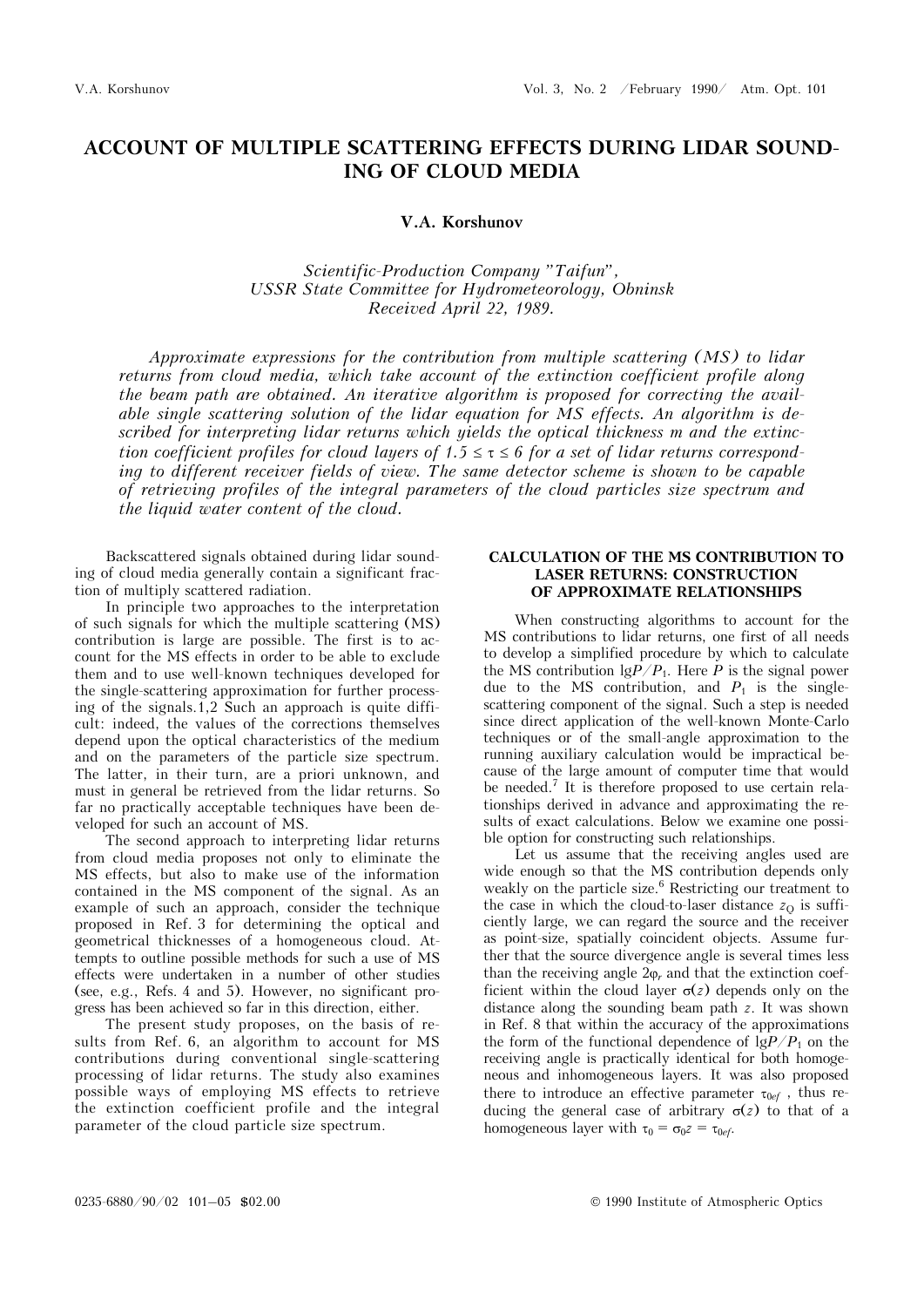It is advisable by way of introducing  $\tau_{0ef}$  to treat first the particular case of extremely wide receiving angles; quite simple analytical formulas can be obtained for it within the small-angle approximation.<sup>7</sup> (The applicability of the technique from Ref. 7 for calculating  $P/P_1$  in the case of sufficiently wide receiving angles was demonstrated in Ref. 9).

Starting from the relations for  $P/P_1$  obtained in Ref. 7, and assuming in addition that the thickness of the sounded layer  $z - z_0$  is small in comparison with  $z$ , one can obtain the following formula for large  $\varphi_r$ :

$$
\frac{P}{P_1} = \frac{1}{\mathcal{E}_{\pi}} \int_{0}^{\infty} dp \ q_{\pi}(p) p \exp[4\pi \tau q(p)]^{\times}
$$

$$
\times \left\{ 1 - \exp\left[\varphi_r^2 \left[8\pi \frac{dq}{dp} p^{-1} \cdot \int_{z_0}^{z} \sigma(\eta) \left[1 - \frac{\eta}{z}\right]^{2} \partial \eta\right]^{-1} \right] \right\}
$$
(1)

where  $q(p)$  and  $q_{\pi}(p)$  are the Hankel transforms of the small-angle scattering phase functions in the forward  $(g(\gamma))$  and backward  $(g_{\pi}(\gamma))$  directions, so that

$$
g_{\pi}=g_{\pi}(0)=\int_{z_0}^z \sigma(\eta)\partial \eta.
$$

It can be seen from formula (1) that at large  $\varphi_r$ the functional relation between  $P/P_1$  and  $\sigma(z)$  is manifested in explicit form through the integral term

 $\int_{z_0}^{z} \sigma(\eta) \left(1 - \frac{\eta}{2}\right)$ 2  $\int_{z_0}^{z} \sigma(\eta) \left(1 - \frac{\eta}{2}\right)^2$ . *z* Taking this type of functional dependence as basic, we can introduce the effective parameter

$$
\tau_{\text{Oef}} = \frac{z_0 \left(z - z_0\right) \tau(z)^2}{3z^2 \int_{z_0}^z \sigma(\eta) \left(1 - \frac{\eta}{z}\right)^2 d\eta} \tag{2}
$$

As seen from Eq. (2) the expression for  $\tau_{0ef}$  yields the correct value of  $\tau_0 = z_0 \sigma$  for  $\sigma(z) = \sigma \equiv \text{const.}$ 

Comparing these results with those calculated from the formulas given in Ref. 7, one can see that the applicability range of formula (1) is rather narrow. Indeed, at an accuracy level not worse than 10% formula (1) is applicable to a homogeneous layer with  $\tau_0 = 10$  and  $\tau = 4$ , but only if  $\varphi_r > 10^\circ$ . Therefore direct use of formula (1) for calculations of  $P/P_1$  is inadvisable. Meanwhile, numerical analysis shows that the relation (2), derived from relation (1), can be used well outside the applicability limits of formula (1), that is, for considerably lower values of  $\varphi_r$ . We only have to calculate  $P/P_1$ for a homogeneous layer using the exact formulas. In particular it was shown that if the calculations are made separately for linear and exponential profiles of  $\sigma(z)$ , and for a homogeneous layer with the corresponding  $\tau_{0ef}$  $(\tau_0 = 10, \tau \leq 4)$ , the difference in the magnitude of the MS contribution should not exceed 7% for  $\varphi_r = 12$ , and 15% for  $\varphi_r = 2'$ .

*TABLE I.* 

| φ<br>r<br>ang.<br>min. | $a_{1}$      | $a_{2}$      | $a_{3}$       | $a_{\bf 4}$  | $a_{\bf s}$   | $a_{\bf 6}$  |
|------------------------|--------------|--------------|---------------|--------------|---------------|--------------|
| 4                      | $2.111 - 02$ | $6.593 - 02$ | $5.425 - 02$  | $4.821 - 03$ | $-1.432-02$   | $4.502 - 03$ |
| 6                      | $2.827 - 02$ | $1.284 - 01$ | $2.687 - 02$  | 7.654-03     | $-2.065-02$   | $8.100 - 03$ |
| 12                     | $6.922 - 02$ | $1.841 - 01$ | $-9.732 - 03$ | $1.099 - 02$ | $-2.583 - 02$ | $1.165 - 02$ |
| 20                     | $1.286 - 01$ | $1.841 - 01$ | $-1.037 - 02$ | 1.074-02     | $-2.162-02$   | $1.053 - 02$ |
| 30                     | $1.854 - 01$ | $1.436 - 01$ | $3.294 - 03$  | $9.725 - 03$ | $-1.518-02$   | $8.124 - 03$ |
| 60                     | $2.680 - 01$ | $9.258 - 02$ | $1.842 - 02$  | $1.057 - 02$ | $-9.344 - 03$ | $6.524 - 03$ |
| 150                    | $3.367 - 01$ | $4.054 - 02$ | $6.114 - 02$  | 1.656-02     | $-3.278-03$   | $1.086 - 03$ |
| 300                    | $3.760 - 01$ | $9.465 - 02$ | $1.565 - 02$  | $2.251 - 02$ | $-1.161-02$   | $8.486 - 03$ |
| 600                    | $4.332 - 01$ | $1.382 - 01$ | $-6.107-02$   | $2.591 - 02$ | $-1.497 - 02$ | $1.603 - 02$ |

*Approximation coefficients (angular minutes).*

Having introduced  $\tau_{0ef}$  we now must turn to the construction of formulas that approximate the MS contribution from a homogeneous layer as a function of the parameters  $\tau$  and  $\tau_0$ . These indeed determine the MS contribution from a homogeneous layer for a given  $\varphi_r$ . It was found that a quite satisfactory approximation is given by the relation

$$
lnP/P_1 = (a_1 + a_2y + a_3y^2)\tau + (a_4 + a_5y + a_6y^2)\tau^2
$$

where  $y = \lg \tau_0$ .

The coefficients  $a_1 - a_6$ , which depend on  $\varphi_r$ , are found by the method of least squares. The respective values for a C1 cloud scattering phase function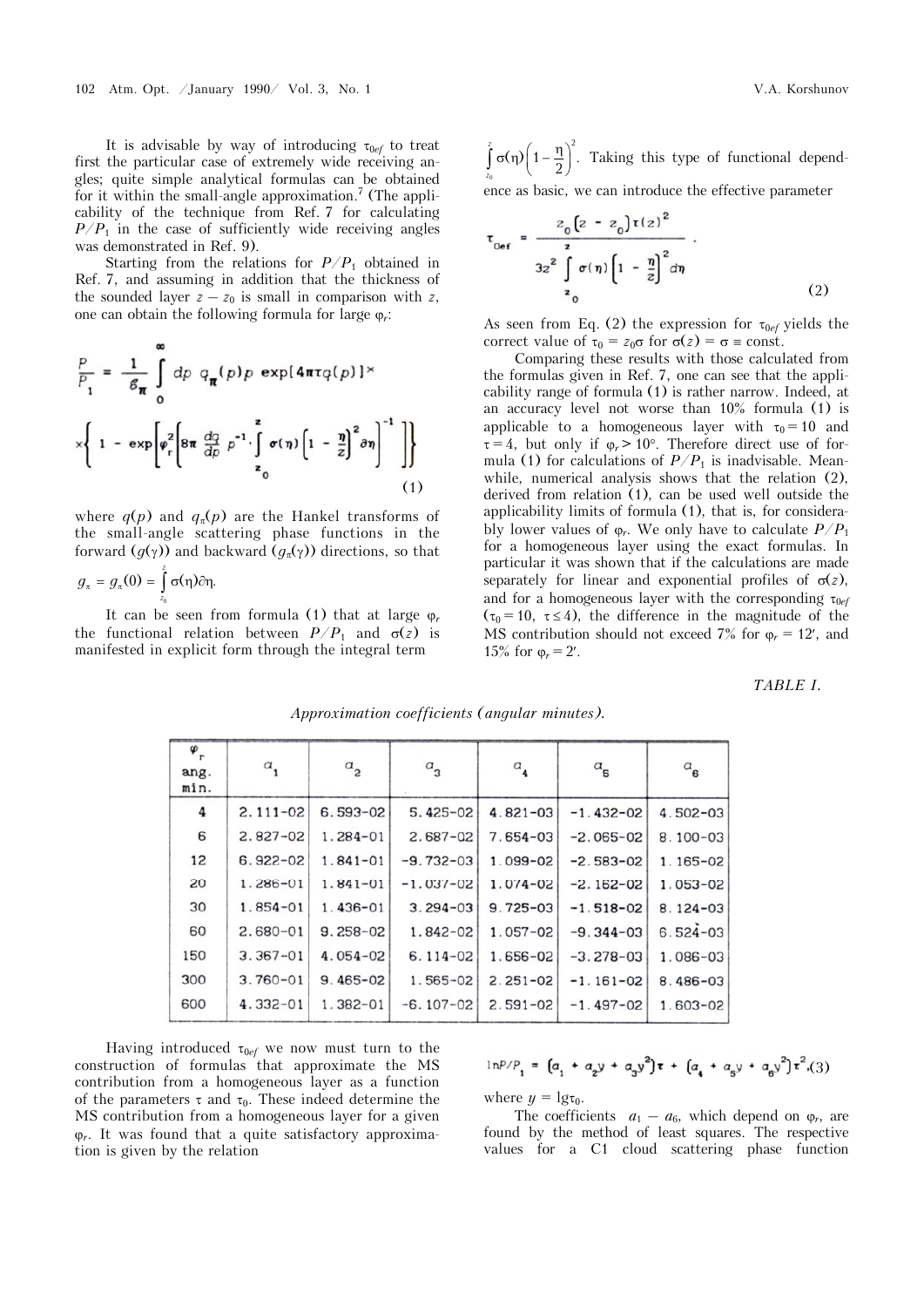$(\lambda = 0.532 \,\mu\text{m})$  obtained for certain receiving angles are presented in Table I. The rms error produced by the approximate relation (3) reaches 0.02–0.03 for  $\tau = 0$ –6 at  $\varphi_r \leq 60'$  for  $\tau_0 = 1 - 100$  and 0.02–0.04 at  $\varphi_r > 60'$  for  $\tau_0 = 1 - 20.$ 

#### **RETRIEVAL OF THE CLOUD MEDIUM EXTINCTION COEFFICIENT: ACCOUNT OF THE MS CONTRIBUTION**

Using the above approximate relations we can account for the MS contribution while simultaneously using single-scattering techniques to determine  $\sigma(z)$ . Let us consider, by way of an example, a computational procedure for estimating the MS contribution to the wellknown solution of the lidar sounding equation. It is derived on the assumption of the constancy of the lidar ratio along the beam path, so that the value  $\sigma(z^*)$  at some point *z*\* at the end of the beam path is taken as a boundary condition. The point *z*\* is automatically assumed to be located inside the cloud, and the value  $\sigma(z^*)$  *a priori* to be equal to some characteristic value of the cloud medium  $\sigma^*$ .<sup>2</sup> The relation for  $\sigma(z)$  in that case can be written as

$$
\sigma(z) = \hat{P}(z)R(z)^{-1} \left[ \hat{P}(z^{\bullet})R(z^{\bullet})^{-1} \cdot \frac{1}{\sigma^{\bullet}} + \frac{z}{\sigma^{\bullet}} \right]
$$
  
+ 
$$
2 \int_{z}^{z} \hat{P}(z^{\prime})R(z^{\prime})^{-1} dz^{\prime}, \qquad (4)
$$

Here  $\hat{P}(z)$  is the lidar return multiplied by  $z^2$ , and  $R(z) = P(z)/P_1(z)$ .

Retrieval of  $\sigma(z)$  from Eq. (4), which takes MS into account, follows the iterative scheme described below. It is assumed for the first step that  $R^{(1)}(z) \equiv 1$ , and  $\sigma^1(z)$  is found from Eq. (4). Then, during the second iteration the value of  $R^{(2)}(z)$  is found using Eqs. (2) and (3). Substituting it into Eq. (4). we obtain  $\sigma^{(2)}(z)$ ; the process is continued until the values of  $\sigma^{(k)}(z)$  obtained from successive iterations begin to differ only infinitesimally from each other. Numerical experiments with some typical profiles of  $\sigma(z)$  encountered in lower cloud layers confirm that this iterative procedure converges to the true values.

## **RETRIEVAL OF THE CLOUD LAYER OPTICAL THICKNESS AND EXTINCTION COEFFICIENT PROFILE**

In case of sounding of a cloud layer of comparatively low optical thickness ( $\tau \leq 6$ ), the point  $z^*$  can lie close to the layer boundary farthest from the lidar. An *a priori* choice of  $\sigma(z^*)$  then becomes impossible. In that case it is suggested to treat the value of  $\sigma(z^*)$ , or some alternative constant playing the role of boundary condition, as an unknown parameter. To determine it, it is necessary to make use of additional experimental data, so several signals corresponding to various receiving angles must be recorded simultaneously.

It is expedient to choose as such a parameter the optical thickness of the cloud layer along the beam *z* \* path  $\tau = \int \sigma(z) dz$ . Then, similar to relation (4), the *z*  $\epsilon$ solutions of the lidar equation corresponding to various receiver fields of view, written for  $\sigma(z)$ , are written in the following form:  $\epsilon$ 

$$
\sigma(z) = 0.5 \hat{P}_1(z)R_1(z)^{-1} \left[ T \int_{z_0}^{z} \hat{P}_1(z')R_1(z')^{-1}dz' + \frac{1}{\int_{z_0}^{z}} \hat{P}_1(z')R_1(z')^{-1}dz' + \int_{z}^{z} \hat{P}_1(z')R_1(z')^{-1}dz' \right]
$$
\n(5)

where

$$
T = \exp(-2\tau) [1 - \exp(-2\tau)]^{-1},
$$
  
\n
$$
R_{i}(z) = P_{i}(z)/P_{1i}(z), \quad i = 1, 2, ... N_{r}
$$

is the number of returns received.

To determine  $\tau$  and  $\sigma(z)$  from Eq. (5) we consider an algorithm which combined the interative procedure for determining  $\sigma_1(z)$  described in the previous section with the procedure of minimizing over  $\tau$ . The algorithm begins by prescribing some starting value of  $\tau = \tau_N$  which, generally speaking, does not coincide with the unknown true value  $\tau = \tau_{true}$ . For each signal  $\hat{P}_1(z)$  the above-described iterative procedure is performed and the profile of  $\sigma_1(z)$  is retrieved from relation (5). The profiles of  $\sigma_1(z)$  thus obtained will, in general, differ. Let us introduce a profiles discrepancy function

$$
F(\tau) = \sum_{i=1}^{N} \sum_{k=1}^{N} [\sigma_i(z_k) - \bar{\sigma}(z_k)]^2.
$$
 (6)

where  $z_k$  is a set of  $N_t$  grid points selected from the segment  $l_{z_0}$ ,  $z^*$ ], such that

$$
\sigma(z_{\mathbf{k}}) = \frac{1}{N_{\mathbf{p}}} \sum \sigma_{\mathbf{i}}(z_{\mathbf{k}}) .
$$

In the absence of both computational and experimental errors, the function  $\Phi(\tau)$  has a local minimum at  $\tau = \tau_{true}$ . Therefore, by minimizing  $\Phi(\tau)$  as a function of  $\tau$  using one of the well known techniques (we employed the "golden section" technique<sup>10</sup>) one can obtain the desired value of the layer optical thickness. The value of  $\sigma(z) = \overline{\sigma}(z)$  can be taken as the solution for the extinction coefficient profile.

To determine the level of conditioning of this problem, certain numerical experiments were per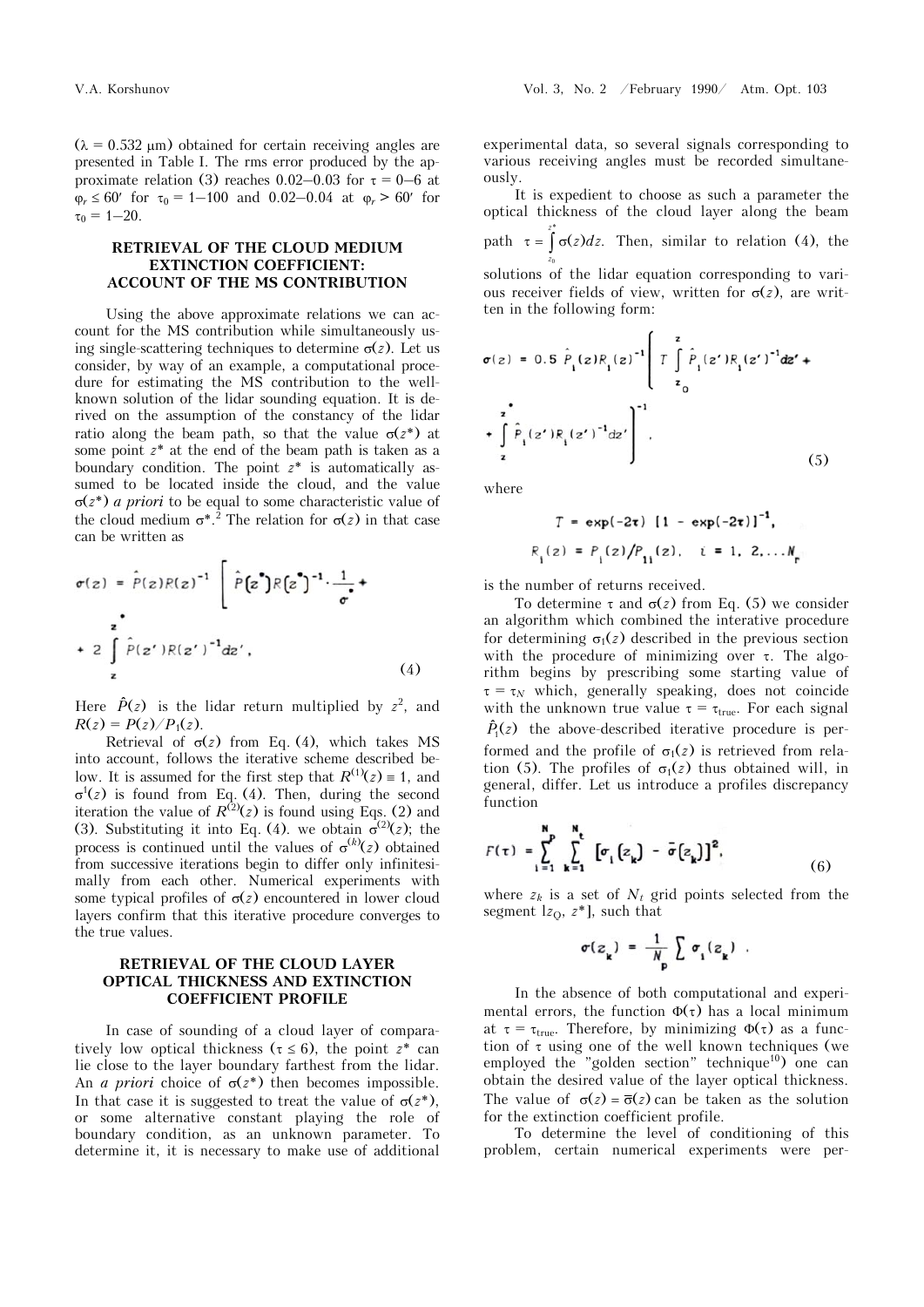formed. We assumed different levels of experimental and systematic error. In order to determine the effect of experimental errors, the contribution of calculational errors was excluded by using instead of the exact formulas approximate relations (2) and (3) to calculate the MS in the modeled experimental returns.

During the numerical experiments the shape of the  $\sigma(z)$  profile was varied as well as the signal wavelength and the receiving angle. The number of receiving angles  $N_r$  was taken to be equal to two or three. Typical examples of the profiles used are shown in Fig. 1. The initial distance  $z_0$  was 2, 4, 3, and 0.4 km for profiles 1, 2, 3, and 4, respectively.



*FIG. 1. Extinction coefficient profiles* 

Analysis of the result obtained demonstrates that for a prescribed level of experimental error and a given  $\varepsilon$ , the rms error values  $\varepsilon_{\tau} = \sqrt{\Delta \tau}^2$  and  $\varepsilon_{\sigma_k} = \sqrt{\Delta \sigma_k^2}$ weakly depend on the signal wavelength and the profile shape. Parameters decisive for the error level are  $\tau$ and the range of receiving angles, the latter given by the ratio of the maximum to the minimum receiving angle  $T_{\varphi}$ . At higher  $T_{\varphi}$  both errors  $\varepsilon_{\tau}$  and  $\varepsilon_{\sigma_{k}}$  decrease. An account of the factors which limit the range of  $T_{\varphi}$ demonstrated the angle range optimal for our purposes to be  $\varphi_r = 1^{\circ} - 10^{\circ}$  for  $\tau_0 \leq 10$ . Correspondingly, when  $\tau_0$  > 10, the optimal  $\varphi_r$  starts to decrease in inverse proportion to  $\tau_0$ .

Table II presents the results of numerical experiments with values of  $\sigma(z)$  shown in Fig. 1 at the optimal receiving angles. The error  $\varepsilon_{\sigma_k}$  is given for the farthest beam path point *z*\*, where it reaches its maximum.

*TABLE II.*

*Results of numerical experiments* 

| Mode 1<br>No. | $\tau$ | $\varphi$ , angular<br>minutes | ε    | $\epsilon_{\tau}$ | $\epsilon$<br>$\sigma$ |
|---------------|--------|--------------------------------|------|-------------------|------------------------|
| 1             | 3.52   | 6, 12, 60                      | 0.15 | 0.11              | 0.29                   |
| $\mathbf{1}$  | 3.52   | 6, 60                          | 0.15 | 0.13              | 0.32                   |
| 4             | 3.52   | 6, 600                         | 0.15 | 0.14              | 0.32                   |
| 3             | 2.24   | 6, 12, 60                      | 0.10 | 0.15              | 0.28                   |
| 2             | 1.49   | 6, 12, 60                      | 0.10 | 0.25              | 0.43                   |

It can be seen from Table II that the errors  $\varepsilon_{\tau}$  and  $\varepsilon_{\sigma}^{*}$  increase with decreasing  $\tau$ . The cause for such a strong dependence of the errors on the parameter  $\tau$  and  $T_{\varphi}$  is that the latter determine the difference in the MS

contribution (and, respectively, in the returns) for different receiving angles. It is this difference which plays the role of the Informative value with respect to  $\tau$ . When  $\tau$  and  $T_{\varphi}$  decrease, this difference also decreases, which results in the growth of  $\varepsilon_{\tau}$  and  $\varepsilon_{\sigma_{\mu}}$ . Numerical experiments demonstrate that for sensible values of  $\varepsilon$  the errors  $\varepsilon_{\tau}$  and  $\varepsilon_{\sigma_{\tau}}$  sharply increase for  $\tau \approx 1$ ; moreover, in certain cases the minimum in  $\Phi(\tau)$  is generally absent within the range of physically acceptable values of  $\tau$  (the so-called solution breakdown); therefore the value  $\tau \approx 1-1.5$  is the lower applicability limit for this technique.

The approximations on which the model is based are of the source of the systematic errors. That is why the calculations of the MS contribution to the "experimental" returns were performed using the exact relations (7) for a prescribed variation of the spectrum along the beam path. This study demonstrates that for  $c = 0.15$  the effect of systematic errors is comparable to that of the experimental ones. If experimental errors are kept below 10% ( $\varepsilon \leq 0.10$ ), which however is difficult to maintain (recalling the wide range of signal variation), it makes sense to refine the technique of approximate MS calculations.

## **JOINT RETRIEVAL OF THE PARTICLE SIZE SPECTRUM INTEGRAL PARAMETER AND THE EXTINCTION COEFFICIENT PROFILES**

The conditions for posing this problem were discussed in Ref. 6. Let us consider one way of constructing an algorithm for inverting sensing data taken with various values of the receiver aperture angle for the profiles of the particle size spectrum integral parameter  $r_n(z)$  and the extinction coefficient  $\sigma(z)$ . This algorithm has a preliminary model character and it assumes that within every segment of the beam path  $[z_{i-1}, z_i]$ the value of  $\sigma(z)$  varies from  $\sigma_{i-1}$  to  $\sigma_i$  linearly and the parameter  $r_{nj}$  remains constant on  $[z_{j-1}, z_j]$ .

The set of initial data consists of  $N<sub>s</sub>$  lidar returns  $F(z, \varphi_1)$  which correspond to receiving angles  $\varphi_1$ , chosen following the recommendations of Ref. 6. The signals  $F(z, \varphi_1)$  are assumed not to have any absolute calibration, i.e., they are known only to within some arbitrary constant factor. The proposed algorithm performs successive retrieval of  $\sigma_i$  and  $r_{ni}$  starting with  $j = 1$ . The value of  $\sigma_0$  is taken to be known (since the point  $z_0$  lies at the layer boundary, to determine  $\sigma_0$  one can apply the techniques described in Ref. 1).

Transfer from one interval of the partitioned beam path to the next follows the scheme presented below. Let the quantities  $\sigma_k$  and  $r_{nk}$  be already determined for  $k \leq L - 1$ . Then the quantities  $\sigma_L$  and  $r_{nL}$  can be treated as unknown parameters subject to retrieval within the interval  $[z_{L-1}, z_L]$  under the condition of best agreement with the experimental  $F(z, \varphi_1)$  and calculated  $F_t(z, \varphi_1)$  returns. We introduce the signal discrepancy function for  $F(z, \varphi_1)$  and  $F_t(z, \varphi_1)$